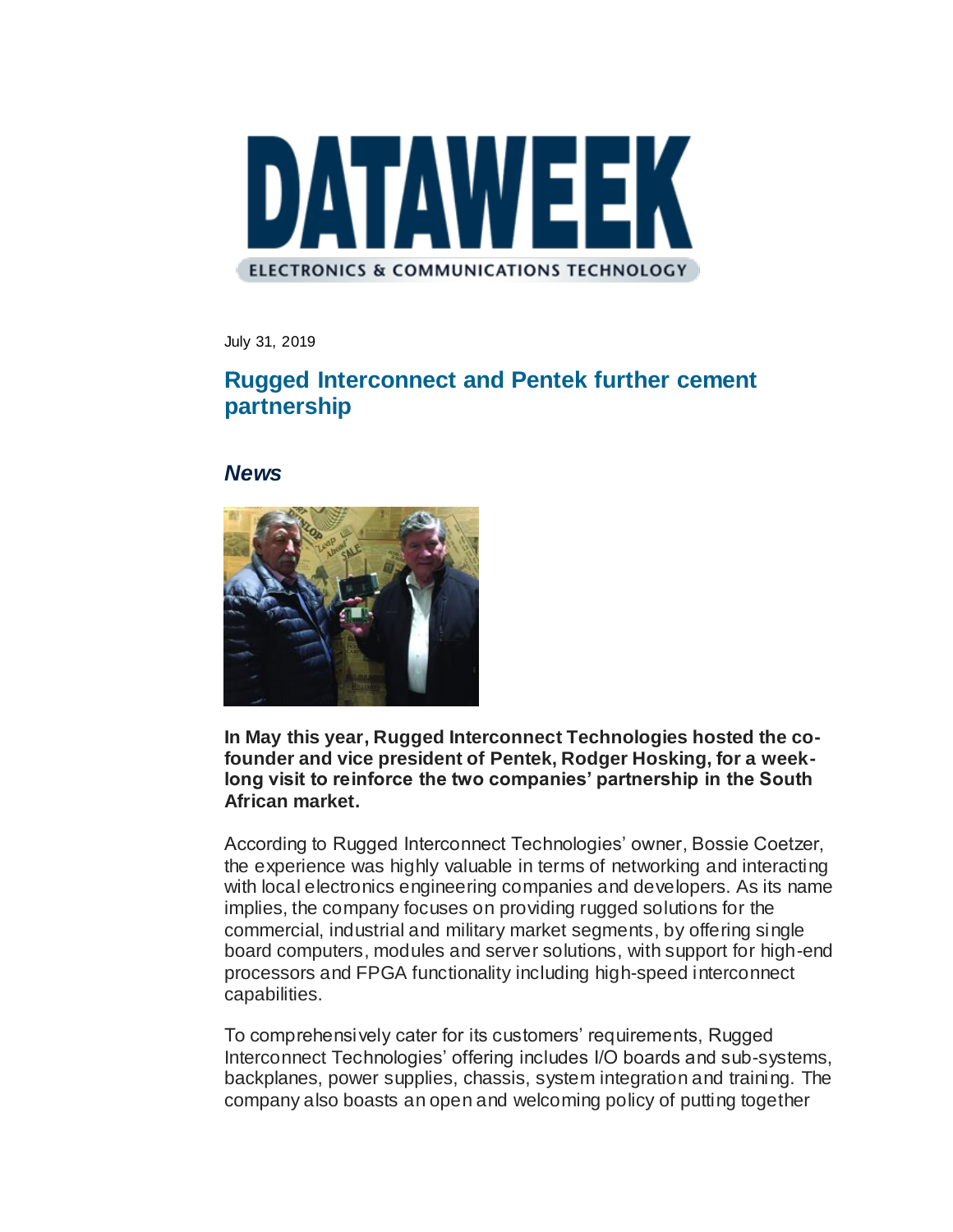demonstration systems for developers, to assist them with proofs-ofconcept.

"The ability to offer Pentek's market-leading solutions is a vital component in us being able to provide a complete one-stop experience to our customers," Coetzer states. "Their design and engineering philosophy directly correlates with our own, making Pentek products a perfect fit for our business and for the South African market."

## **The history and growth of Pentek**

Hosking, a Master's degree graduate from Columbia University in New York, co-founded Pentek in 1986 together with three colleagues of his at the time. "We are in a very fortunate and somewhat unusual situation where the founders all still get along really well, and those strong relationships have given us the foundation to continue to grow our business with a clear, coordinated vision," he says.

"Today the company employs around 70 staff, with roughly 30 of those being engineers. We have always fostered a strong family culture and this shows in terms of our phenomenal record of staff retention, and has enabled us to consistently uphold our philosophy of always treating the customer right. We also offer free lifetime application support as opposed to simply selling support packages to our customers."

Based on constantly evolving digital signal processing (DSP) and data converter technologies, Pentek's board-level products enable solutions for wireless telecoms, radar, waveform generation, and especially military/defence applications where most of its market resides. Today the company provides over 700 high-performance COTS (commercial off-theshelf) and rugged board and recording system solutions for the lab and deployment, in AMC, cPCI, FMC, PCIe, PMC, PMC+, XMC, VME, VPX, XMC and 1U rack-mount form factors.

"Fundamentally, Pentek's focus is the same as it's always been: to provide solutions that fit into our customers' systems, and enable developers to fit the pieces of the puzzle together. We therefore endeavour to abstract the chip design aspect while keeping to compact form factors, and also give developers sophisticated software tools to enable maximum design flexibility," Hosking explains.

## **Harnessing the power of RFSoC**

Over the years, Xilinx FPGA hardware has provided the ideal platform for Pentek to create its specialised solutions, and Hosking says Xilinx's release of the Zynq UltraScale+ RFSoC architecture in 2017 was something of a game-changer. It enabled Pentek to introduce its new